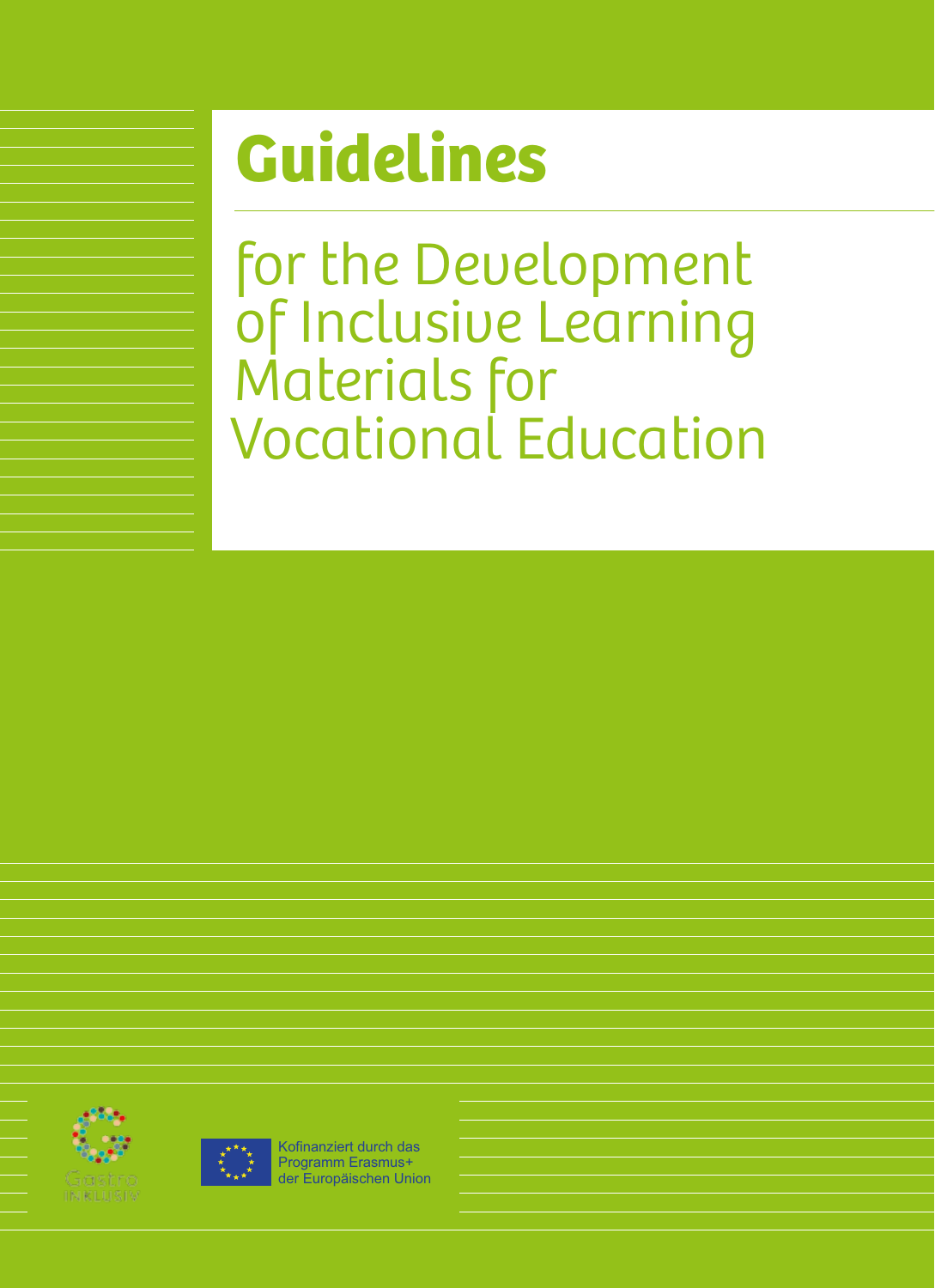## **Imprint**

These guidelines and recommendations for the development of inclusive learning materials for vocational education were developed during the two-year project *GastroINKLUSIV - New Models for Inclusive Teaching at Vocational Schools (Erasmus +* - 2016-1-DE02-KA202-003266*, Strategic Partnerships, www.gastroinklusiv.eu).* The goal of the project was to demonstrate possibilities for inclusive teaching and learning in vocational education and training, using the field of gastronomy as an example. Vocational schools, educators and businesses jointly developed learning models and formulated recommendations for vocational schools and companies.

# **Project partners**

Berlin/Brandenburg (DE): Entwicklungspolitisches Bildungs- und Informationszentrum EPIZ e.V., BGZ Berliner Gesellschaft für Internationale Zusammenarbeit mbH, BIS Netzwerk für betriebliche Integration und Sozialforschung e.V., Oberstufenzentrum Dahme-Spreewald, Hotel Palace Berlin

Wien (AT): BAOBAB –Globales Lernen, Berufsschule für Gastgewerbe, Kuratorium Wiener Pensionisten-Wohnhäuser

Vicenza (IT): Eurocultura, Berufsschule Pia Societá San Gaetano, Weinkellerei Vignaioli Contrá Soarda

This project has been funded with support from the European Commission. This publication reflects the views only of the author, and the Commission cannot be held responsible for any use which may be made of the information contained therein.

## **Publisher**

Entwicklungspolitisches Bildungs- und Informationszentrum EPIZ e.V.

## **Author**

Janika Hartwig, Entwicklungspolitisches Bildungs- und Informationszentrum EPIZ e.V. (DE), www.epiz-berlin.de in close cooperation with all project partners

## **Graphic/Layout**

Nayeli Zimmermann (title page)/EPIZ



**Berlin, June 2018**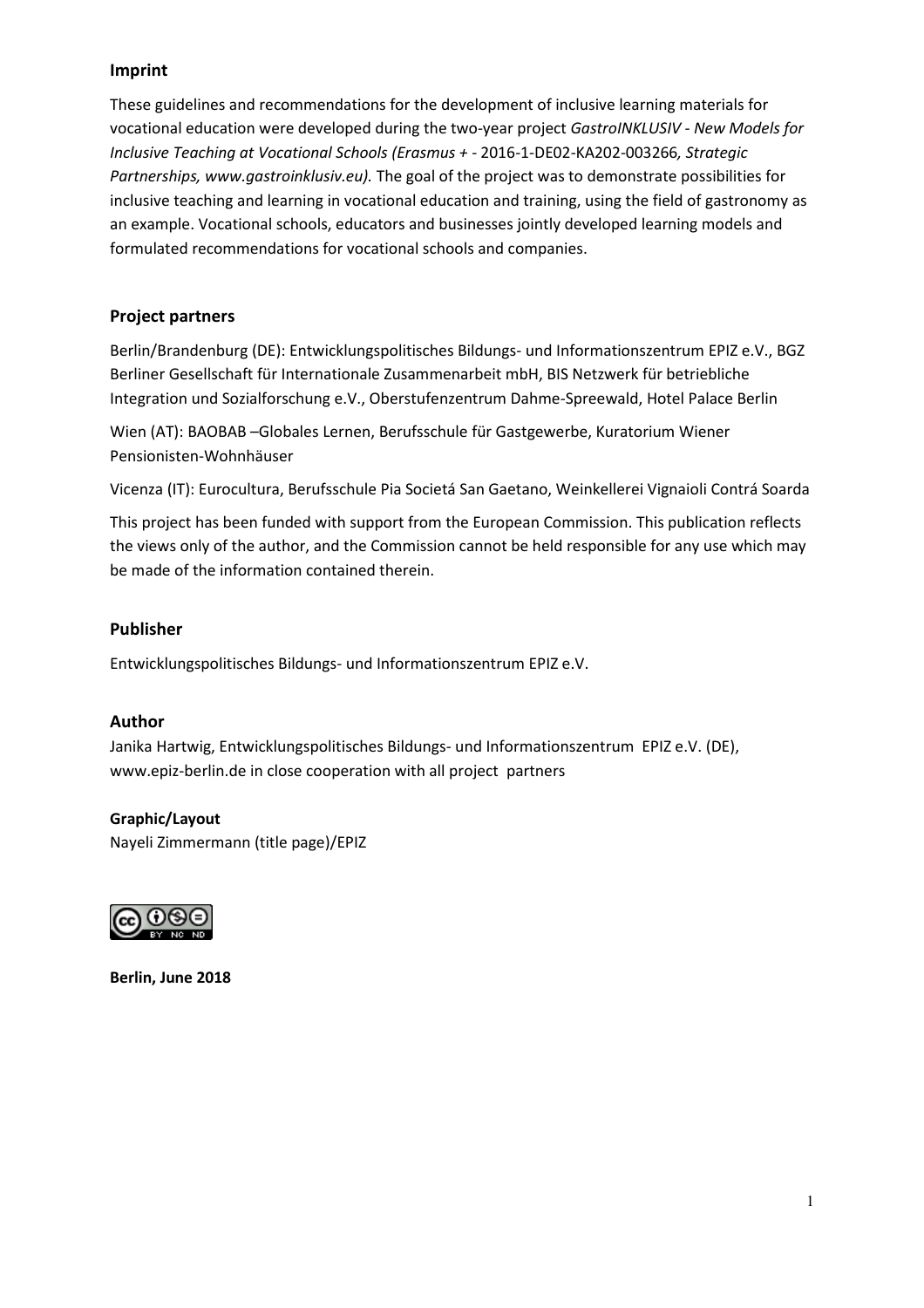# **Table of Contents**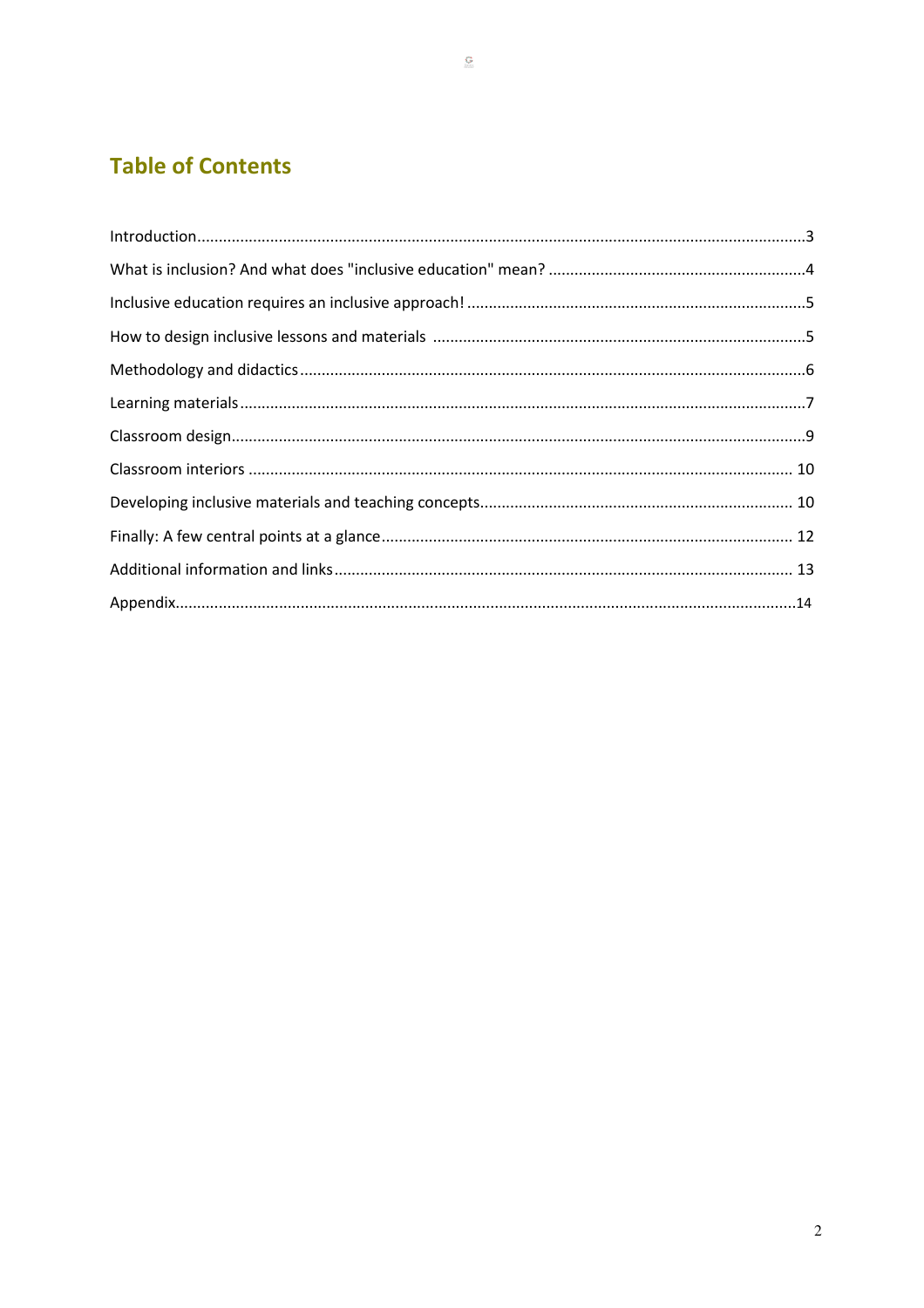# **Introduction**

Dear teachers, trainers, educators involved in extracurricular education and colleagues interested in inclusive education,

These guidelines provide a summary of lessons learned within the framework of *GastroINKLUSIV - New Models for Inclusive Education at Vocational Schools*, a two-year project, in which vocational schools, businesses and educational organizations from Italy, Austria and Germany worked together. The objective of the project was to develop inclusive teaching materials for vocational education in the field of gastronomy which address sustainability and globalization issues and are suitable for learners with and without cognitive impairments or extensive knowledge of the language of instruction. We would like to share the approaches we have developed and tips for designing inclusive materials for these and other target groups.

These guidelines address a broad target group. Some aspects may therefore be more relevant, for example, for trainers and vocational school teachers, while they are less interesting for lecturers in extracurricular educational work and vice versa.

Much of what we describe below will seem familiar to you. Inclusive education is essentially subject to the same criteria as any other successful approach to education. For these guidelines, we have identified and elaborated aspects that, in our experience, are key to the success of an inclusive educational setting.

After an introduction to inclusion and inclusive learning, we provide suggestions for the development of inclusive educational materials as well as inclusive methodology and lesson design. Based on our experience, we also provide you with a list of criteria for inclusive materials, recommended links and literature, as well as an excerpt from the Index for Inclusion as a resource to support the inclusive development of schools.

We wish you enlightening moments and inspiration while reading the guidelines!

*The GastroINKLUSIV project team*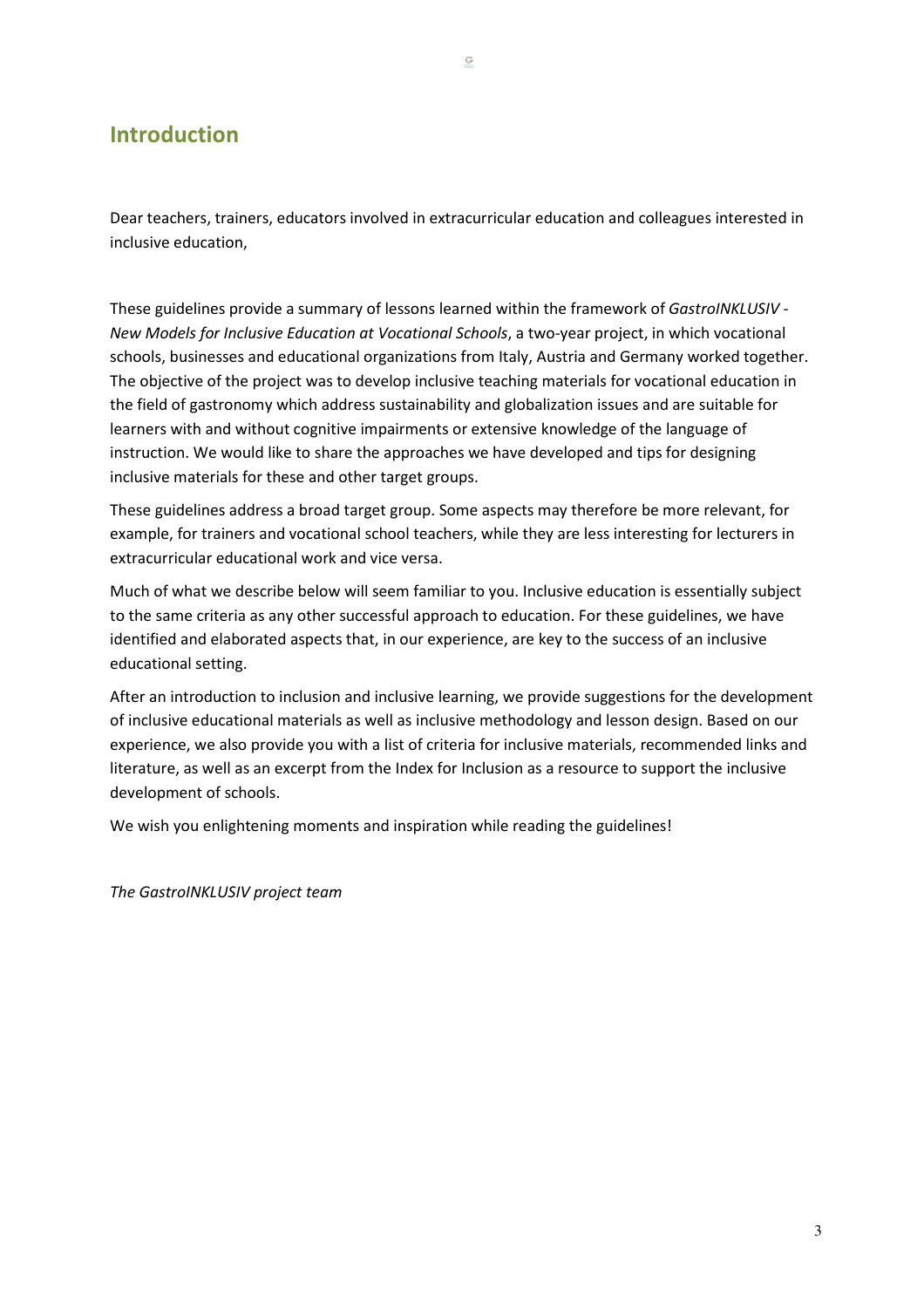# **What is inclusion? And what does "inclusive education" mean?**

The term inclusion is widely used and can be understood to mean very different things. In a narrow understanding, the term refers exclusively to the participation of people with disabilities. The United Nations Convention on the Rights of Persons with Disabilities was an important milestone in the broader social, political and, above all, educational policy discussion of inclusion. The Convention is based on an understanding of disability that focuses on barriers in the environment rather than individual limitations. One of the basic ideas is that person is not disabled on his or her own, but that their environment makes them disabled. Accordingly, inclusion is about breaking down barriers and shaping society in way such that everyone can participate on equal footing. The Convention on the Rights of Persons with Disabilities was adopted by the United Nations in 2006 and ratified by Austria in 2008 and by the Federal Republic of Germany and Italy in 2009. The countries have thus committed themselves to implementing the Convention in their national law.

In the broad understanding of inclusion on which the project *GastroINKLUSIV* is based, inclusion refers to the participation not only of people with individual limitations, but of all people – which means that other exclusion mechanisms such as racism and sexism are also considered.

Dismantling all barriers in order to enable the equal participation of all people is a very ambitious goal. The starting point is to identify barriers in order to then find ways to dismantle them. Inclusion is a process. A world in which everything is equally good for everyone is certainly utopian - a utopia that is worth working toward! Inclusion is an important aspect of the Sustainable Development Goals which were adopted by the UN in 2015 and define 17 goals for global sustainable development at the ecological, economic and social levels. Goal 4 is "Inclusive, quality education for all".

Inclusive education is education that appeals equally to all learners and is suitable for their individual learning requirements. It involves designing learning spaces that are adapted to the needs of each learner and offers them the same or at least similarly good conditions with their different individual prerequisites. "Inclusion" will never be completely achieved, but it can be seen as the process of designing concepts, institutions, learning materials and learning settings which are adapted to the individual needs of the learners. Personal prerequisites that are taken into account can be, for example: highly gifted individuals, physical or cognitive impairments, gender, ethnic background, age, levels of knowledge of the language of instruction and social and economic backgrounds.

These guidelines focus on the development of learning materials suitable for trainees with and without difficulties in the following areas:

- language (understanding, reading, speaking, expressing oneself, writing)
- abstraction and the understanding of complex correlations
- concentration
- social Interaction

Inclusive methods and materials are designed to be used in heterogeneous as well as homogeneous groups.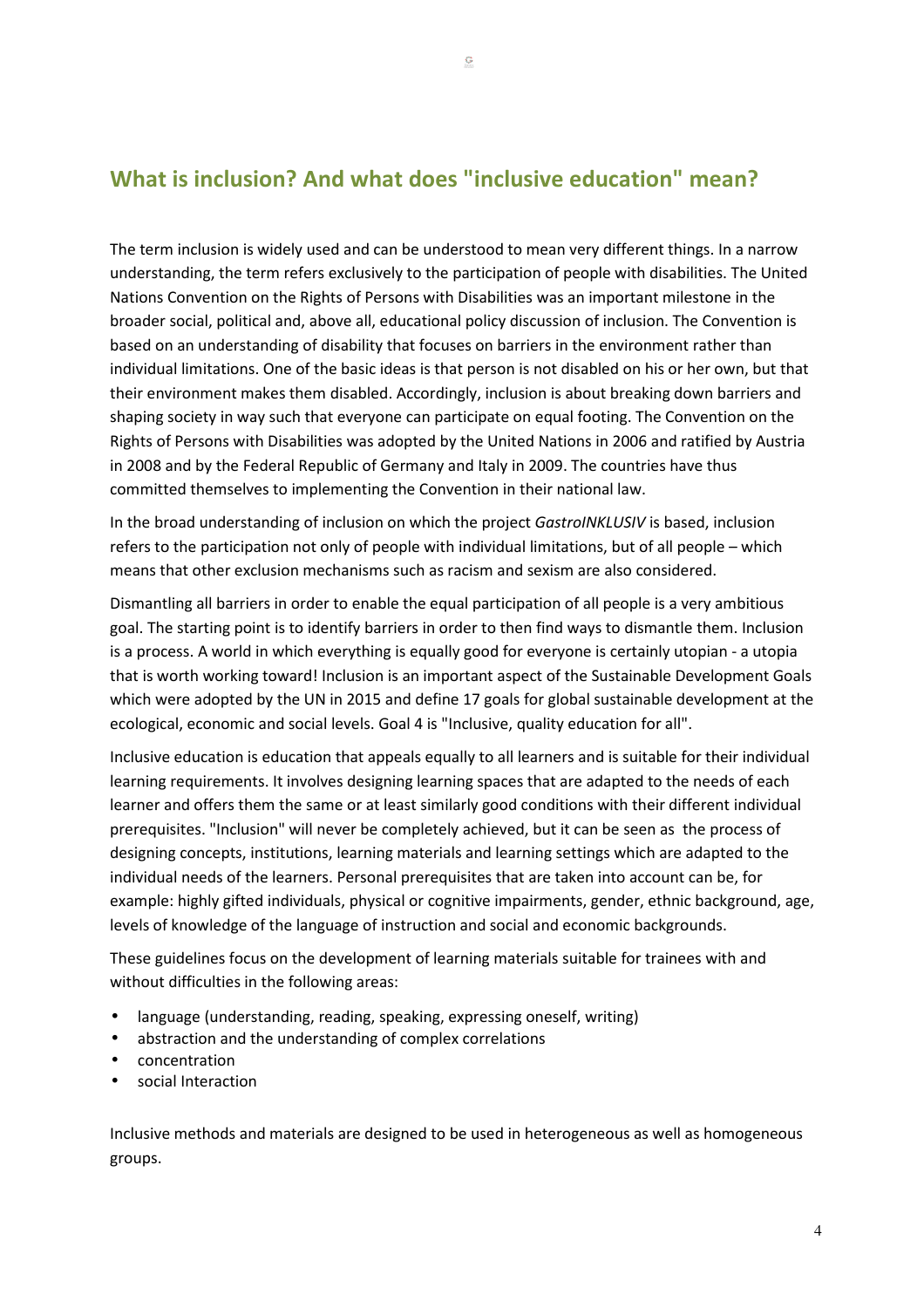# **Inclusive education requires an inclusive approach!**

The social climate in businesses and schools as well as the attitudes of teachers play a central role in the success of inclusive learning processes. All learners are treated with respect, and the focus is not on deficits, but on resources. It also involves identifying individual prerequisites and incorporating them into the teaching structure, thus breaking down the distinction between "normal" and "deviant". It also embraces the individual experiences of the learners in relations to topics of the lessons.

Esteem and focusing on resources are particularly important aspects of working with groups in which disabilities, experiences with discrimination and other barriers to play a role. Especially people who are confronted with restrictions often experience that little is expected of them. This can prevent them from developing a reliable sense of self-confidence, which in turn can prevent them from learning well. This is a vicious circle that can be interrupted within the inclusive education framework.

Societal structures do not stop at the school gate - this also applies to the omnipresent valuations and devaluations of people who are "different". The conscious handling of fears and prejudices is an important factor for working with trainees who experience learning as difficult for various reasons. Negative mental images and prejudices can make it difficult for teachers to be open towards their students. Being aware of one's own prejudices and working on developing an open attitude will facilitate an open teaching and learning atmosphere. This also applies to discriminatory behavior among learners.

Open processes are an important factor in inclusive learning. Learners will profit in different ways from the same activity. Some may gain more social and personal competence, for others, it may be an increase in knowledge and professional competence, or developing the motivation to change something and ideas for how to go about it. It is therefore useful, especially in very heterogeneous groups, not to expect that everyone will achieve the maximum goal possible in exercise.

# **How to design inclusive lessons and materials**

For the creation of methods and materials as well as the preparation of lessons, the first step is to define topics, goals, the target group and one's own educational approach. We recommend that you take look at the questions on page 16. These questions should help you to develop a concept that is tailored to your own group, your context and your topics.

Inclusive learning focuses on the individual. This means that careful observation of individual learners and their respective potentials and learning needs is necessary in order to include them in the planning and design of teaching.

If the learning needs of a group are very different, it is a good idea to develop the lessons accordingly. Differentiation can address the level of language and the complexity of content or task. For example, it may be useful to offer learners various forms of support, to vary the number of intermediate steps or to provide supplementary information. In addition, three principles are central to the development of learning materials and the implementation of inclusive teaching:

• methodology which actively involves learners in the learning process and addresses different ways of learning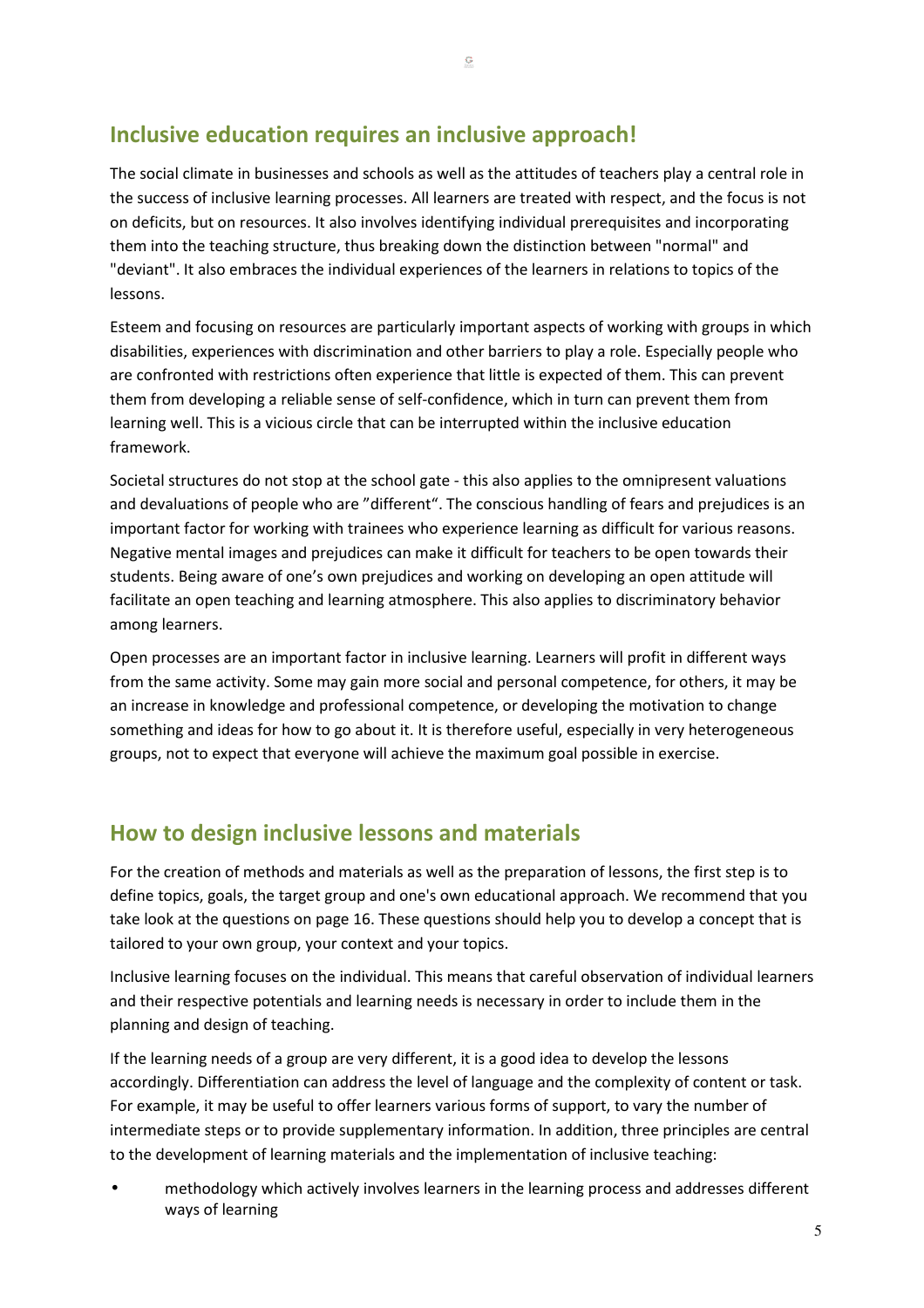- clarity in terms of content, language and design as well as a clear structure
- flexibility of content, timing and methods

# **Methodology and didactics**

**Interactive methods** which enable learners to acquire knowledge and cooperate with one other are ideal for inclusive learning. Methods that have worked well in our project are, for example, a puzzle game in which the learners bring pictures and the corresponding texts together, a quiz, gap-fill texts, role-playing and simulation games. All examples can be found in the brochure **"Recipes for Success. Inclusive Teaching Materials for Sustainable Gastronomy",** which was developed in the *GastroINKLUSIV* project.

**Different social forms** should address individual learning needs and preferences, including methods for group work as well as for working alone or in the whole group. Teamwork plays an important role in inclusive learning: it enables pupils to support and learn from each other and promotes the development of social and personal skills.

**Media diversity** opens up various approaches. In inclusive learning, in particular, it makes sense to use pictures and films to convey information and make facts and connections clearer. Tables, graphics and mind maps can also be useful depending on the group. Explanatory films that present a topic graphically and briefly are very suitable for inclusive learning. When selecting media, care should be taken to ensure that the explanations are as simple as possible and not too fast. At the same time, the implementation should not be too childish.

What applies to all learners also counts in inclusive learning: learners **understand** and remember things better when they have (ideally literally) had them in their hands. This could be, for example, the packaging of a canned fish when talking about sustainability labels, or working with the whole chicken when teaching about the export of poultry parts.

The concept of **learning in complete cycles** from the planning to the completion of an activity is particularly suitable for inclusive learning and teaching trainees with cognitive difficulties, because it helps to strengthen and sustain knowledge and skills. The final stage of such a learning process can be, using the example of catering training: shopping, preparing and consuming products that have been discussed in the lesson, or designing and presenting recipes or menus.

It makes sense **to start with familiar items and references to the everyday experiences** of young people at work and elsewhere. The focus can then be expanded step by step. For example, address the topic of overfishing with the example of the Baltic Sea or the Mediterranean, instead of the Atlantic. The subject of EU fishing off of the coast of West Africa can come later.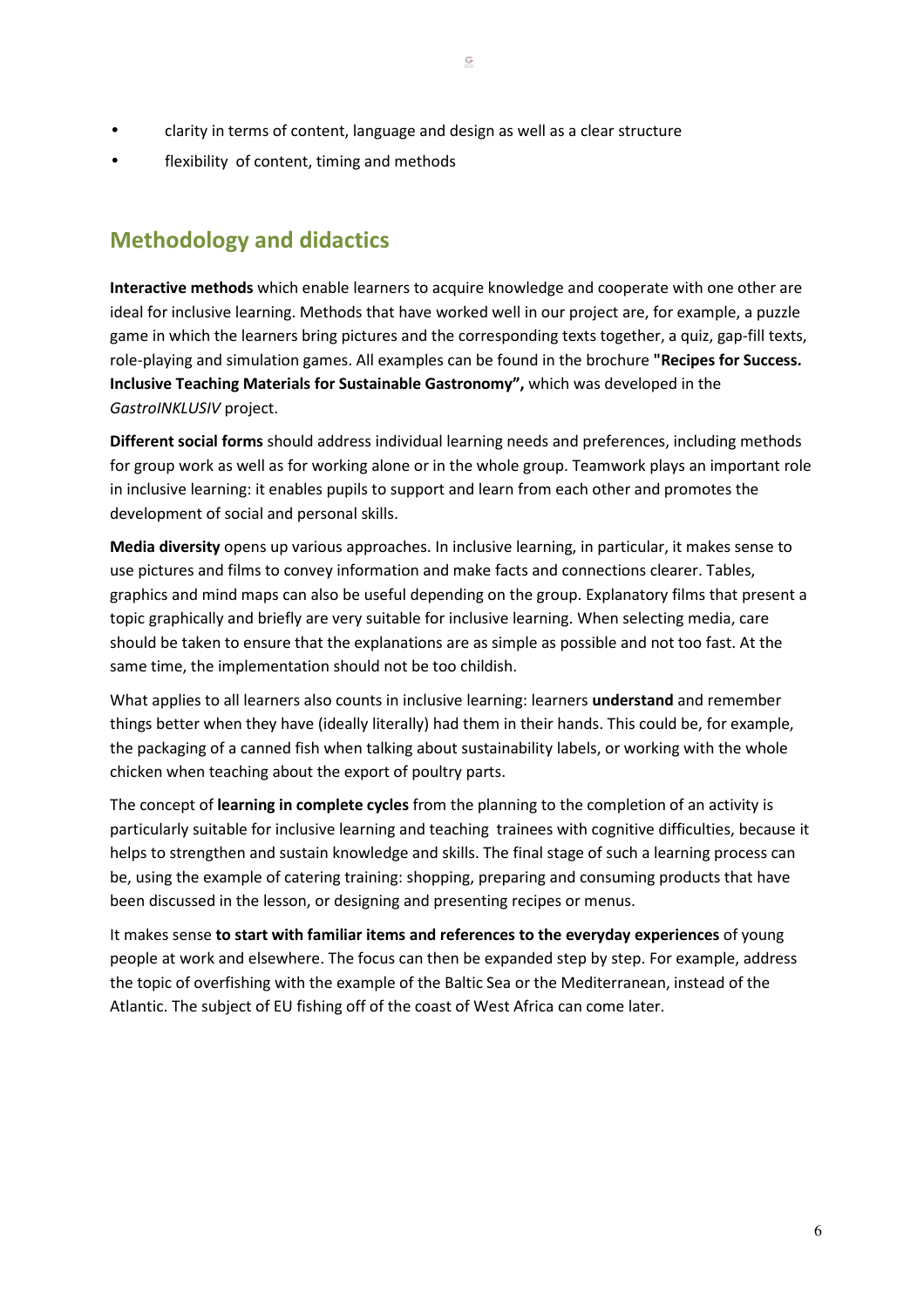Inclusive learning materials should be understandable and doable for everyone. Work instructions should be formulated very clearly. When designing worksheets for learners with cognitive difficulties, it is useful to specify small steps that build upon each other. In order to ensure that the task is understood, the teacher should "play it through", using an example.

One way to ensure the understanding of the contents and tasks is to create worksheets and texts in different language versions. You can find an example of this in the brochure **"Recipes for Success. Inclusive Teaching Materials for Sustainable Gastronomy**", which was developed within the project GastroINKLUSIV. The materials provide learners with three different versions of the worksheets, using standard language, simple language and easy language.

The standard language version uses the standard technical textbook language, simple language is a simplified form of the standard language. Simple language is particularly suitable for learners whose first language is not German. Simple language can be varied according to the language competence of the learner. The following basic points offer an orientation:

- The texts concentrate on the essentials and are as short as possible.
- The sentence structure is kept simple. Difficult word constructions, such as inserted subordinate clauses, are avoided. More than two commas in a sentence are an indicator that it is too complicated.
- Passive constructions ("The tomatoes are grown.") are avoided, and active sentences are used instead ("The tomatoes grow.").
- Technical and foreign words are generally avoided (apart from technical words which are necessary within the learning context, such as vocational training). Complicated terms that are essential for understanding the texts are explained, for example in information boxes at the end of the text. Processes and objects should always have only one name! For learning materials, this also means that the same words are always used for the same work instructions (fill in, tick, etc.).

Easy language, on the other hand, is a defined language concept in some countries, aimed at particularly easy comprehensibility. It has its own set of rules and there are organizations specializing in the translation of texts into. The texts must tested by people with learning difficulties before they can be labeled as easy language texts with the following symbol:



Links to more detailed information about Easy and simple language can be found in the appendix.

Different language versions of a text should be designed in such a way that they all convey the same basic information. The texts in standard language may provide additional information for in-depth study which is not essential for the completion of the tasks.

In our brochure **"Recipes for Success"** we have, when possible and useful, provided all versions on the same worksheet. Our experience shows that the versions in Easy or simple language can be a good introduction for less literate or language-competent students. Once they have understood the contents, they are able to read the parts of the texts in depth in the "standard language" version. For those learners who are more competent in reading or speaking, texts in simple language can be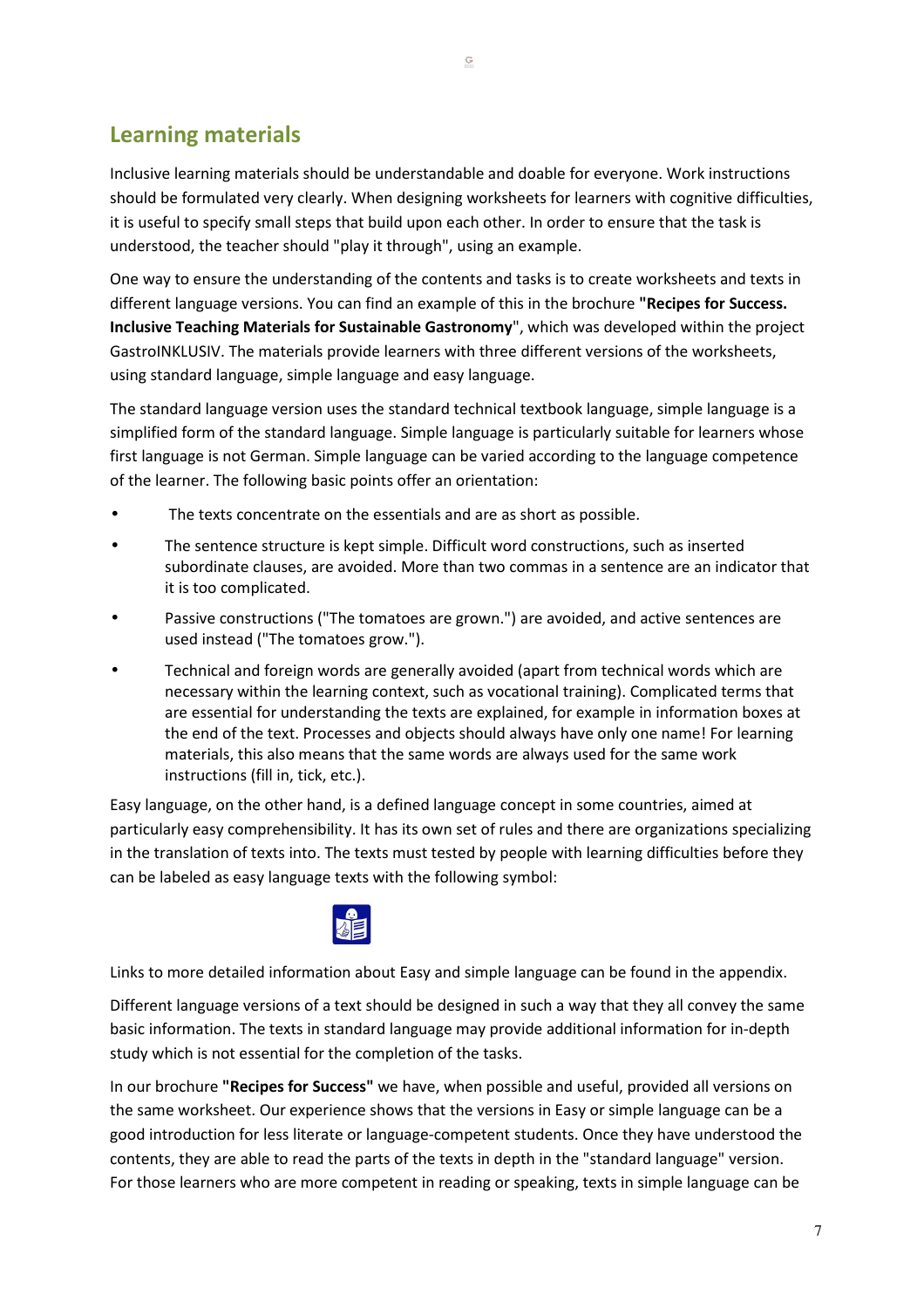helpful because they provide a brief summary of the contents of the standard language version. They can also be a basis for preparing presentations.

It is important that the learners themselves choose which language version they want to work with. The goal is to avoid external judgments and stigmatization and to prevent learners from feeling that they are being discriminated against. In addition, learners should be encouraged to assess themselves and to help shape their own learning process.

Ideally, the texts and instruction should not be too challenging or too simple. Texts that are too simple may be boring for the students or, in the worst case, seem to suggest that they are "stupid". It is therefore advisable to set a high standard, and to support the students and trainees where necessary.

In addition to the language, the design of the worksheets can make the texts and tasks more or less difficult to understand. For easy language versions, the design is precisely defined by the Easy Language rules.

When designing worksheets in simple language, it makes sense to follow the Easy Language rules.

The most important points are:

- a new paragraph for every new context
- a font size of at least 14 pt.
- clearly defined font (for example Arial, Verdana, Lucida Sans Unicode or Tahoma)
- spacing of at least 6 pt. between paragraphs
- left alignment
- **Dessential terms can be highlighted in bold print.**

The different versions of the worksheets should be marked in such a way that they are easy to, for example, by using symbols or color-coding. In our brochure **"Recipes for Success. Inclusive Learning Materials for Sustainable Gastronomy**", we use these symbols:



When creating worksheets in standard, simple and easy language, the tasks must be adapted accordingly. Be sure to allow time for the translation and adaptation process.

Where reading skills or speech comprehension is limited and/or abstraction is a problem, using images can support the understanding and retention of information. Pictures should have a direct connection to the text, be easily recognizable and not be used as a background, but as a central element of the worksheet. PowerPoint presentations and posters are also helpful for visualizing content. For example, a PowerPoint presentation that shows questions and answer options and illustrates each answer can supplement a quiz. Game rules, work instructions and evaluation questions can also be visualized with a PowerPoint presentation or written on the blackboard.

Designing materials that are **sensitive to discrimination and celebrate diversity** is also key to ensuring that all participants will be able to learn as well as possible. Learners who are offended by pictures or language will be less open to the technical content of a text.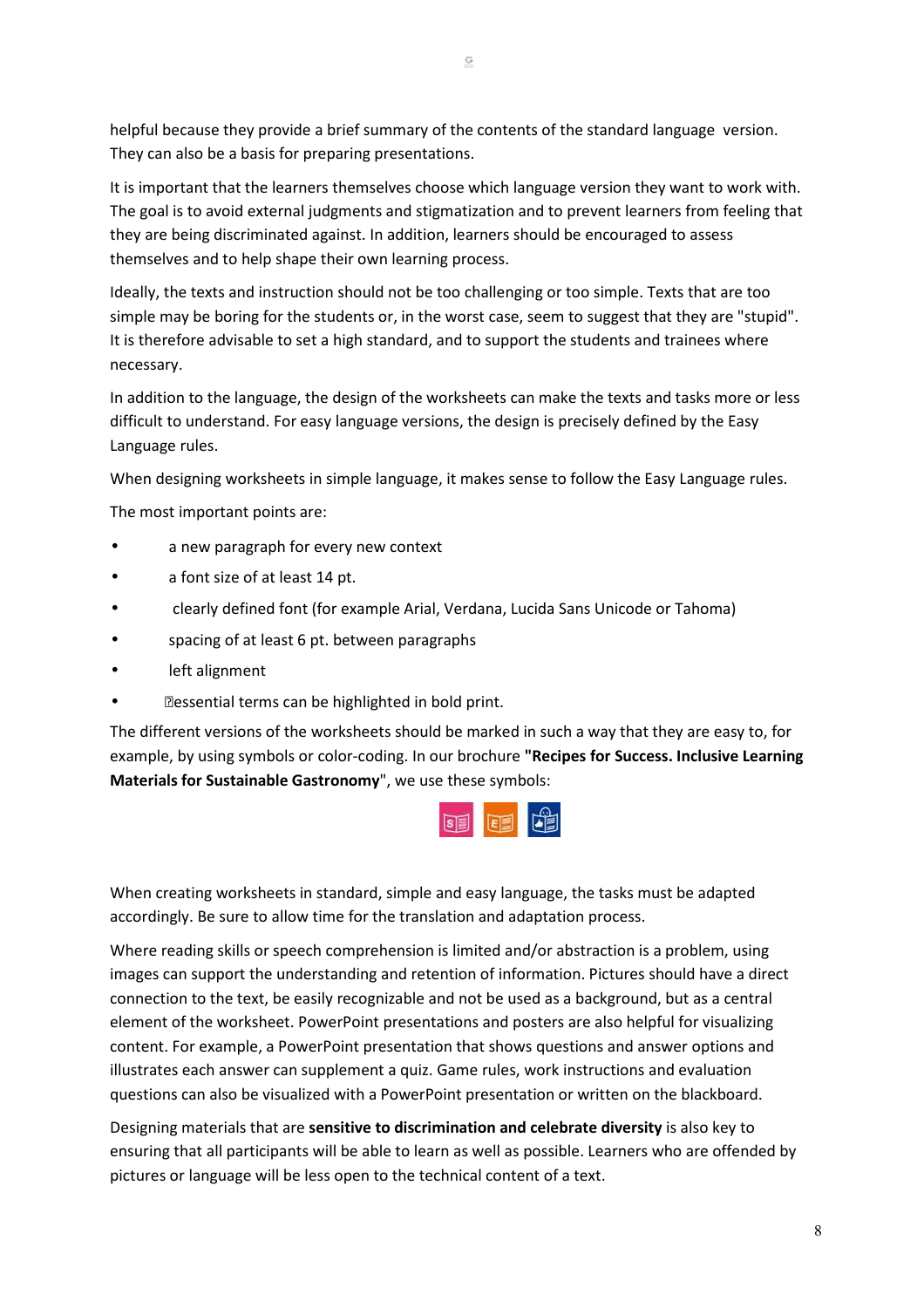If the pictures show people with different body shapes, physical abilities, skin colors, and gender identities, the more participants can feel represented and addressed. Diversity is thus visible and affirmed. When depicting stereotypes, care should be taken not to reinforce them, but to break them down.

Care should be taken not to use derogatory terms. In cases that are controversial, if a person says that something is offensive to someone, their standpoint should be accepted and respected, even if others find the wording or the term unproblematic.

Links to further tips and analysis tools can be found in the appendix.

# **Classroom design**

Lessons should be **differentiated** and **individualized** to the greatest possible extent. However, focusing on the individual does not mean that learners should work in isolation from each other. Both individual and cooperative work phases should be a part of inclusive concepts.

Team teaching facilitates differentiated and individualized teaching and learning. The manifold challenges in implementing inclusion in education can usually be mastered well in a team. Cooperation between different professions can also be very fruitful, for example among social workers, special needs teachers and trainers or apprenticeship officers in companies.

If you work in a vocational school as an external instructor, work closely with the teaching staff! It makes sense to clarify roles and the division of labor in advance and to make clear where the teacher's participation is desirable. (e.g: The external instructor is responsible for the process. The teacher supports the students while they work in small groups or when individual students need further explanations.)

Especially when the individual learning needs and prerequisites of students are very differentiated, **methodological and media diversity is** key. Ideally, a lesson will offer "something for everyone".

Use alternate **social forms** (individual work, small groups or plenum). To facilitate learning from and with one other, it makes sense for learners with stronger and less severe language or learning difficulties to work together in groups.

It is conducive to motivation and success in self-determined learning processes if trainees can, as far as possible, **choose** materials and topics, how they present their results and with whom they cooperate. Forms of presentation that take different abilities and preferences into account include the design and explanation of a poster, a small theatre scene, texts that are read aloud or drawings.

Flexibility is an important factor for inclusive learning. It is important to plan time for the instructors to move around between groups and individual learners or to spontaneously change the program and adapt content, methods and levels of difficulty at short notice. Clarity with regard to the central goals and content of the lessons will enable teachers to make a good choices if changes are necessary.

**The complexity of** topics can be gradually increased in the learning process if this this suits the learners' needs. It can be useful to have informative materials, media, work sheets, research tasks and evaluation questions "in the backhand" to be used if necessary. The Internet provides a source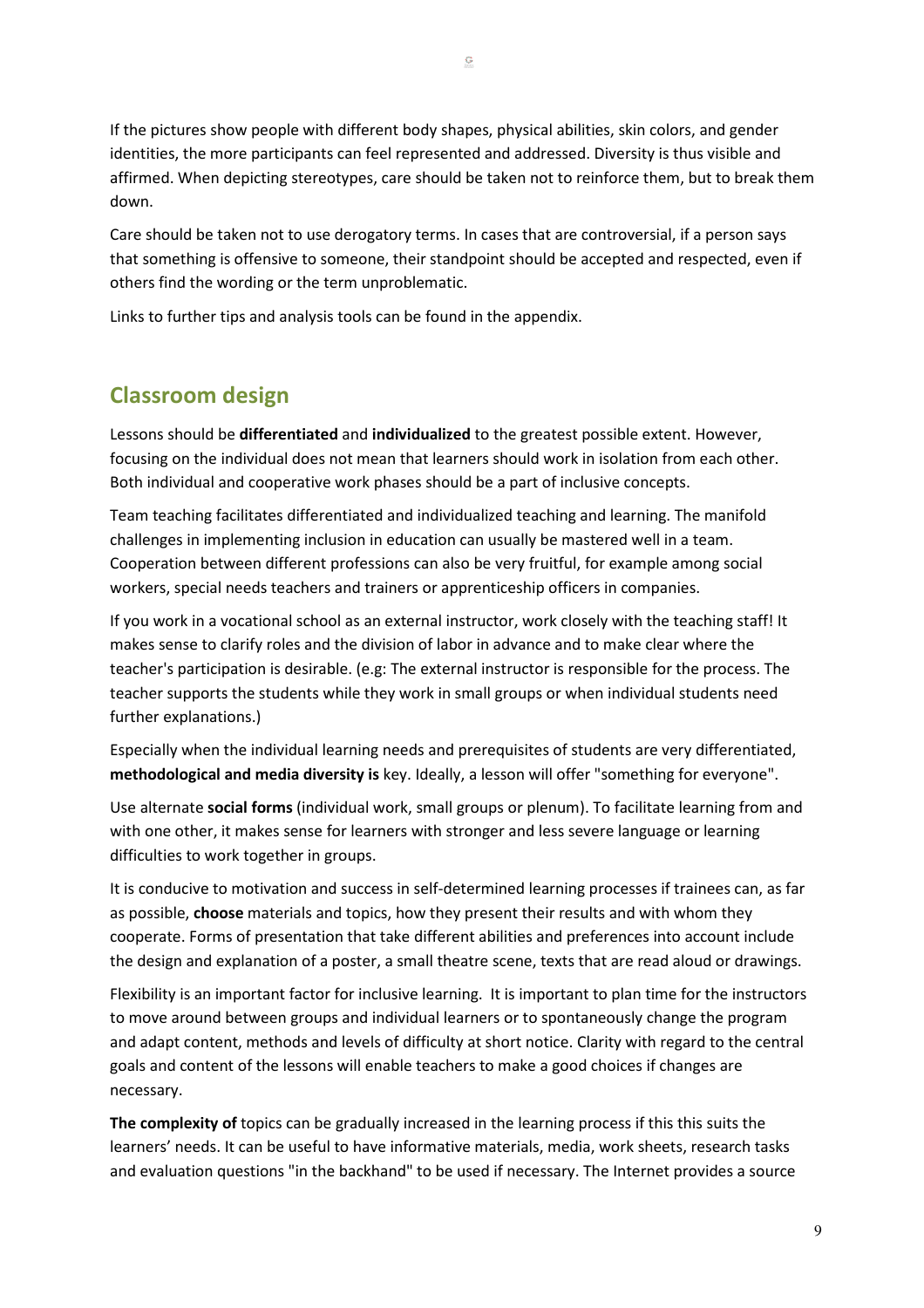for quick research - almost all learners can do research on their own with their smartphones and information on almost all topics is available.

**Expressing and discussing emotions** should be an integral part of learning processes. Learners should be welcome to express their opinions on the topics of the lessons ("I find mass animal husbandry horrible!") as well as about group dynamics or to relate experiences with discrimination ("I don't eat pork because of my religion and have to constantly justify myself for it.").

In an inclusive learning setting, it is important to give trainees and students clear **feedback** and positive encouragement.

# **Classroom interiors**

If conditions permit, classrooms should provide places for different needs and forms of learning. Interiors (spaces for learning, decoration, access to technical equipment, etc.) should largely be designed in consultation with the learners, while keeping safety aspects in mind.

# **Developing inclusive materials and teaching concepts**

In principle, the development of inclusive materials and teaching concepts hardly differs from the development of other learning materials. But it makes sense to focus on a few issues. Therefore, we suggest structuring the process of developing materials according to the following questions:

#### **My role and attitude**

- Which ideas do I have about people with disabilities or little knowledge of the language of instruction?
- Where do these ideas come from?
- What points of reference do I personally have on the subject of disadvantage in education?
- Am I myself confronted with restrictions and/or disadvantages? If so, how do I deal with it and what can I deduce from my experience for dealing with the learners?
- How do I understand my role in joint learning processes of trainees and students with and without major difficulties in accessing education?
- What is important to me when dealing with individual learners and the group?

## **Target audience**

*If you know the group:*

- Which individual prerequisites (skills, resources and restrictions and disadvantages) do the trainees and students bring with them?
- What may make it difficult for individual learners to participate in lessons and acquire the required competences for their vocation?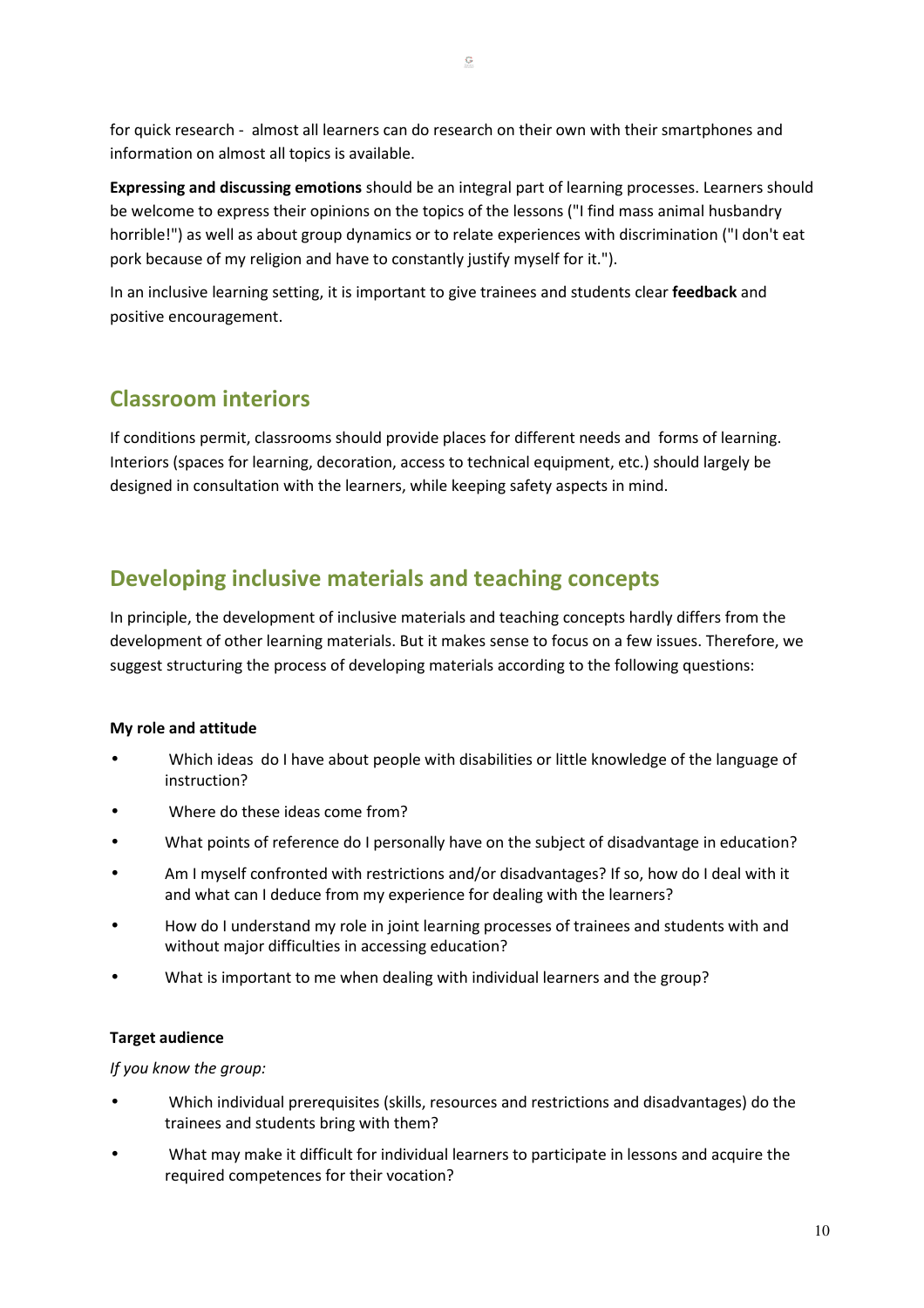• Consider ways of optimizing the group atmosphere, the teaching design and the working materials. Be aware, of course, that there are also obstacles, such as particularly challenging life situations, which the teacher can factor in but will hardly be able to influence.

## *If you don't know the group:*

- What limitations may apply for my target group?
- What could make it more difficult for people with these limitations to participate equally in the classroom and/or to understand and work with the working materials?

#### **Design of lessons and materials**

- What is the exact topic of the lesson?
- What goals do I want to achieve with the lesson/ educational materials?
- What is the essential outcome of the lesson?
- What are "nice-to haves"?
- Are there practical references to the topic in the students' everyday lives?
- How can I make the lessons or the material as appealing and accessible as possible for everyone?
- Which methods are suitable for the topic?
- How can existing methods possibly be adapted for my topic and my group?
- What new ideas do I have?

#### **Additional tips for the development process**

Strong didactical reduction implies the risk of simplifying content to such an extent that it is no longer correct. This can be avoided by paying particular attention to the worksheets. When it comes to cultural, religious or regional topics, simplification increases the risk of reproducing stereotypes. If you are not an expert on the subject yourself, asks an expert to have a look at the materials.

Talk to trainers who teach a target group you are not familiar with or a similar group. Ask about the needs of the participants and which methodological approaches mayor may not work well. In possible, sit in on classes. Inform yourself about individual limitations and their consequences for the learning process. Suggestions for this can be found in the appendix.

Try to identify as precisely as possible which specific limitations and barriers can make it difficult for your target groups to learn, and then consider ways to overcome or lower these barriers. If, for example, some students have difficulties with writing, a method can be developed in which content is to be presented in drawings. If there are difficulties with long concentration phases, short methods can be developed which allow for more variety and breaks.

Even groups of learners with similar difficulties are heterogeneous! Do not fall into the trap of assuming, for example, that all learners in a special needs class have reading problems or that no one in the group has a personal connection to the country you are addressing.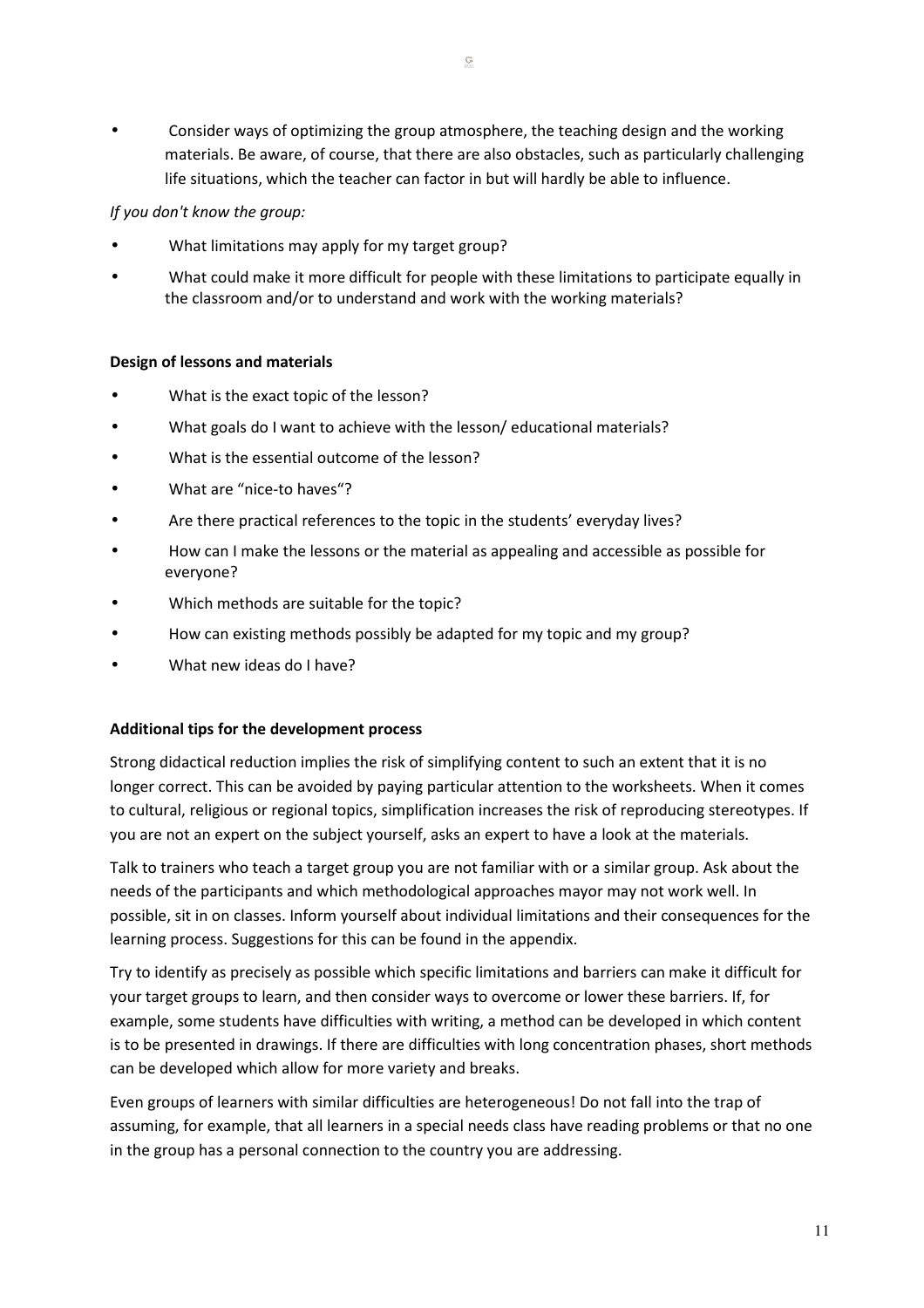Games such as Taboo, Memory or quiz contests can often be adapted for your topics and target groups. For learners with cognitive difficulties, however, it may be difficult to make the transition from the game to the evaluation phase of the learning process.

Particularly if you are producing several language versions of a lesson, it is advisable to have them read by at least one other person with an eye on comprehensibility and consistency.

It the materials are to be published, allow time to test them in as many different groups as possible to make the necessary changes between and after the test runs.

If you develop teaching materials that will be translated and tested by external experts in simple and/or easy language, allow time for feedback loops. The translated texts may require adjustments, for example because worksheets become very long or work instructions need to be modified.

# **Finally: A few central points at a glance**

This is how to identify truly inclusive teaching and learning:

- The teacher expresses appreciation for each individual person.
- Teaching is oriented towards the individual requirements of the learners and focuses on strengths and weaknesses.
- Various methods and media are used.
- Interactive methods are used.
- Cooperative learning is encouraged, and learners are not separated according to different skills.
- Working materials are designed in such a way that they are understandable and workable for everyone.
- Different opinions and experiences are respected and have their place.
- Learning progress is visible for fall learners.

A more detailed questionnaire, which looks at different aspects of inclusive education, can be found in the appendix. It is based on the Inclusion Index developed in 2003 by British educators Mel Ainscow and Tony Booth. The index is a kind of "checklist" with over 500 key questions, which help an institution to identify aspects such as participation and diversity or exclusion and discrimination and to change existing processes. We recommend it as a source of inspiration for the development, testing, evaluation and revision of your concepts and materials.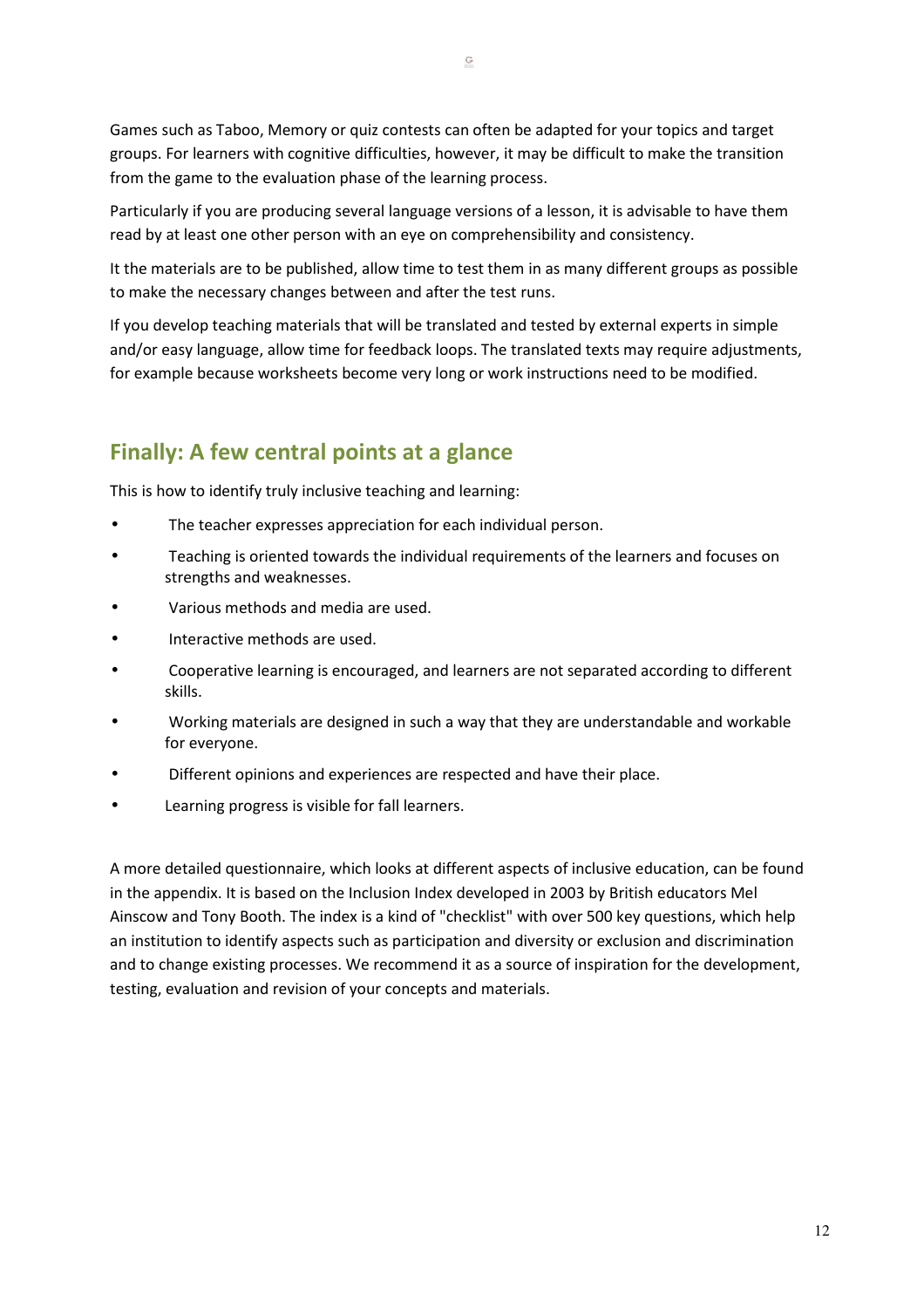# **Additional Information and Links**

- **Easy to read:** European standards for making material easy to read and understand URL: https://www.easy-to-read.eu
- **Sustainable Development Goals and Disabilty**  www.un.org/development/desa/disabilities/about-us.html
- **Federal Institute for Vocational Education and Training (Germany) Ursula Bylinski:** Routes to inclusive vocational education and training. https://www.bibb.de/en/26574.php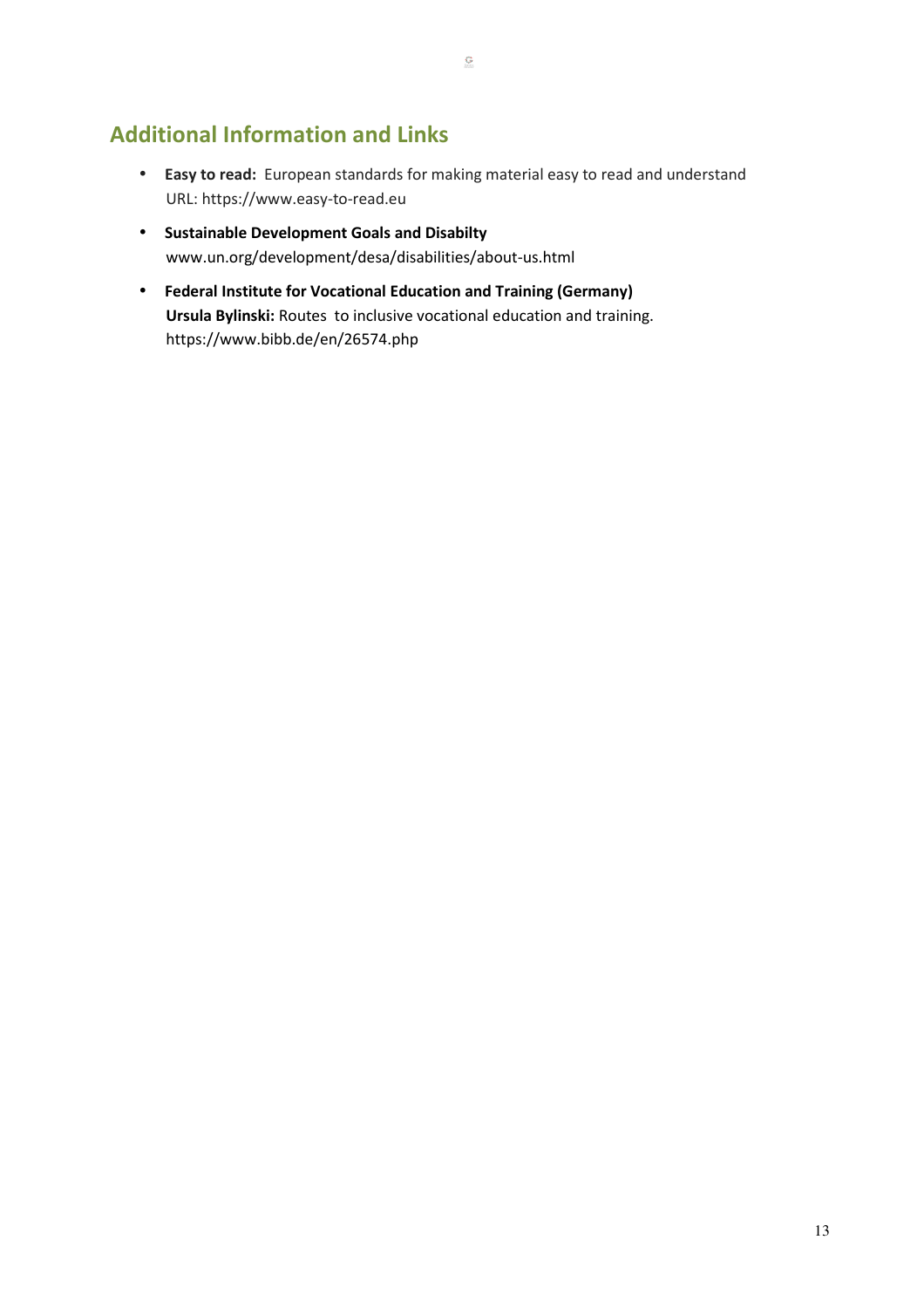# **Appendix**

## **Key questions to identify good practice in vocational schools**

This catalogue with 44 key questions was developed as part of the GastroINKLUSIV project by BIS e. V. in cooperation with the Vocational Schools Pia Società San Gaetano in Italy, for Catering and Hotel Industry in Vienna, Austria, and Dahme-Spreewald in Germany to identify good practice at vocational schools. It is based on the Index for Inclusion (Tony Booth and Mel Ainscow 2002), which was developed and successfully tested to strengthen inclusion in primary and secondary schools.

# **The following table lists all the key questions to be applied:**

| Questionnaire for inclusion in vocational school                                                                      |
|-----------------------------------------------------------------------------------------------------------------------|
| A Creating inclusive CULTURES                                                                                         |
| A. 1   Building community                                                                                             |
| Indicator A. 1.1   Everyone is made to feel welcome.                                                                  |
| 1) Is the first contact that people have with the school friendly and welcoming?                                      |
| Indicator A. 1.2   Students help each other.                                                                          |
| 1) Do students seek help from and offer help to each other when it is needed?                                         |
| Indicator A. 1.3   Staff collaborate with each other.                                                                 |
| 7) Are all teachers and classroom assistants involved in curriculum planning and review?                              |
| 9) Do staff know who to turn to with a problem?                                                                       |
| Indicator A. 1.4   Staff and students treat one another with respect.                                                 |
| 1) Do staff address all students respectfully, by the name they wish to be called, with the correct<br>pronunciation? |
| 9) Do students know who to see when they have a problem?                                                              |
| 10) Are students confident that their difficulties will be dealt with effectively?                                    |
|                                                                                                                       |

**A. 2 | Establishing inclusive values**

**Indicator A. 2.1 | There are high expectations for all students.** 

2) Are all students encouraged to have high aspirations about their learning?

10) Do staff attempt to counter the derogatory use of labels of low achievement?

11) Is there an attempt to address the fear of failure of some students?

**Indicator A. 2.4 | Staff and students treat one another as human beings as well as occupants of a 'role'.** 

3) Are all members of the school regarded as both learners and teachers?

9) Do staff avoid demonising particular students?

**Indicator A. 2.5 | Staff seek to remove barriers to learning and participation in all aspects of the**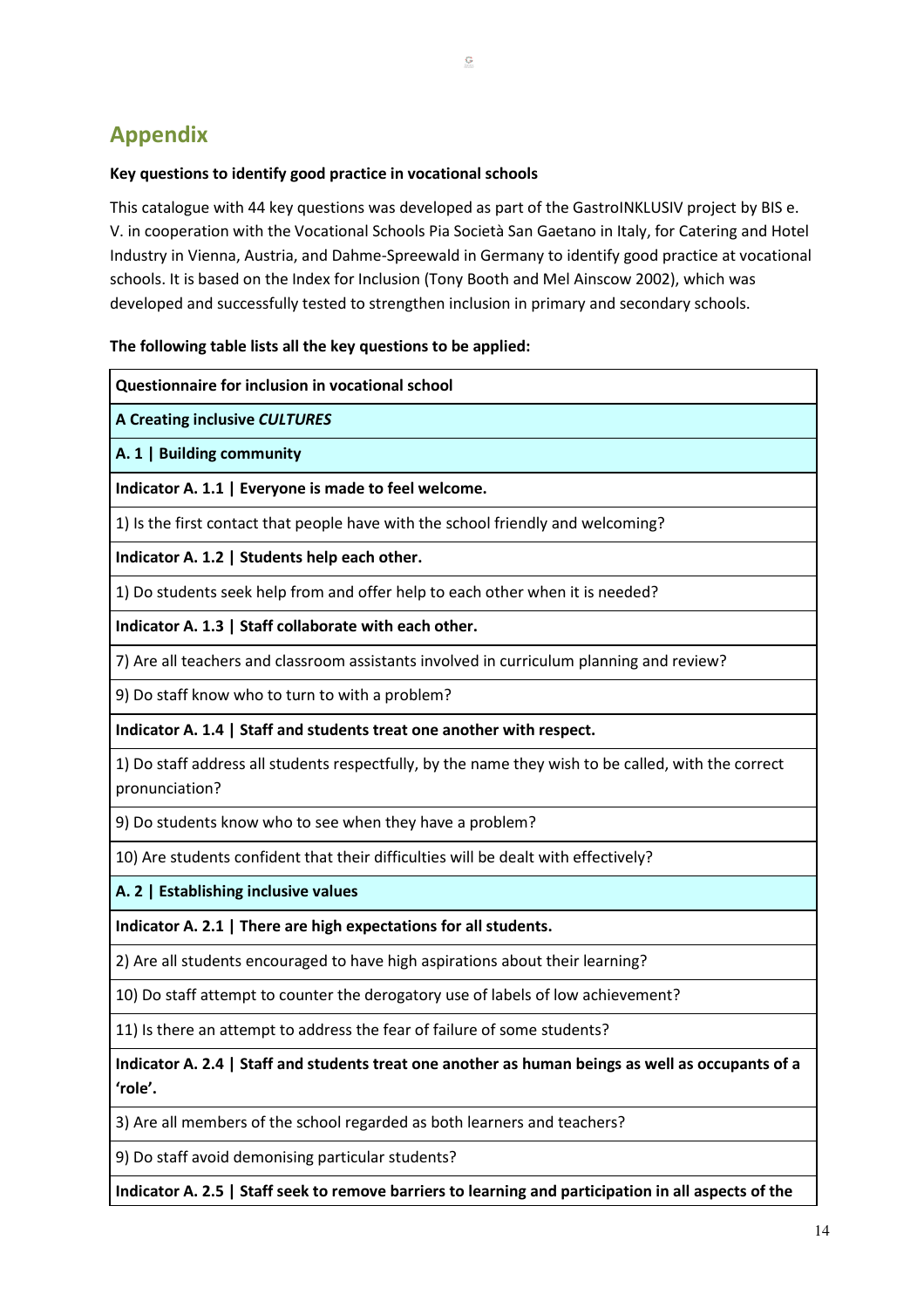## **Questionnaire for inclusion in vocational school**

#### **school.**

3) Is the teaching and learning environment understood to include student and staff relationships, buildings, cultures, policies, curricula and teaching approaches?

## **Indicator A.2.6 | The school strives to minimise discriminatory practice**

3) Is attention paid to the exclusionary pressure on ethnic minority students and the way intolerance to difference may be interpreted as racism?

## **B Producing inclusive** *POLICIES*

## **B. 1 | Developing the school for all**

**Indicator B. 1.1 | Staff appointments and promotions are fair.** 

7) Is the valuing of diversity in students an essential criterion for the appointment of staff?

**Indicator B. 1.2 | All new staff are helped to settle into the school.**

6) Are new staff provided with the basic information they need about the school?

**Indicator B. 1.5 | All new students are helped to settle into the school.** 

4) Does the introduction programme take into account students difference in attainment and home language?

8) Are new students clear about who to see if they experience difficulties?

**Indicator B. 1.6 | The school arranges teaching groups so that all students are valued.** 

10) Where there is a large imbalance of girls and boys in a particular year's intake, do schools consider establishing some single-sex classes?

**B. 2 | Organising support for diversity**

**Indicator B. 2.2 | Staff development activities help staff to respond to student diversity.** 

13) Do staff and governors take responsibility for assessing their own learning needs?

**Indicator B. 2.3 |** '**Special educational needs' policies are inclusion policies.** 

6) Are the attempts to remove barriers to learning and participation of one student seen as opportunities for improving the classroom experience of all students?

**Indicator B. 2.7 | Pressures for disciplinary exclusion are decreased.** 

2) Are there meetings, involving staff, students, parents/carers and others, that attempt to deal with problems flexibly before they escalate?

**Indicator B. 2.9 | Bullying is minimised.** 

1) Do staff, parents/carers, governors and students share a view of what bullying is?

6) Are racist, sexist, disablist and homophobic comments and behaviour seen as aspects of bullying?

**C Evolving inclusive** *PRACTICES*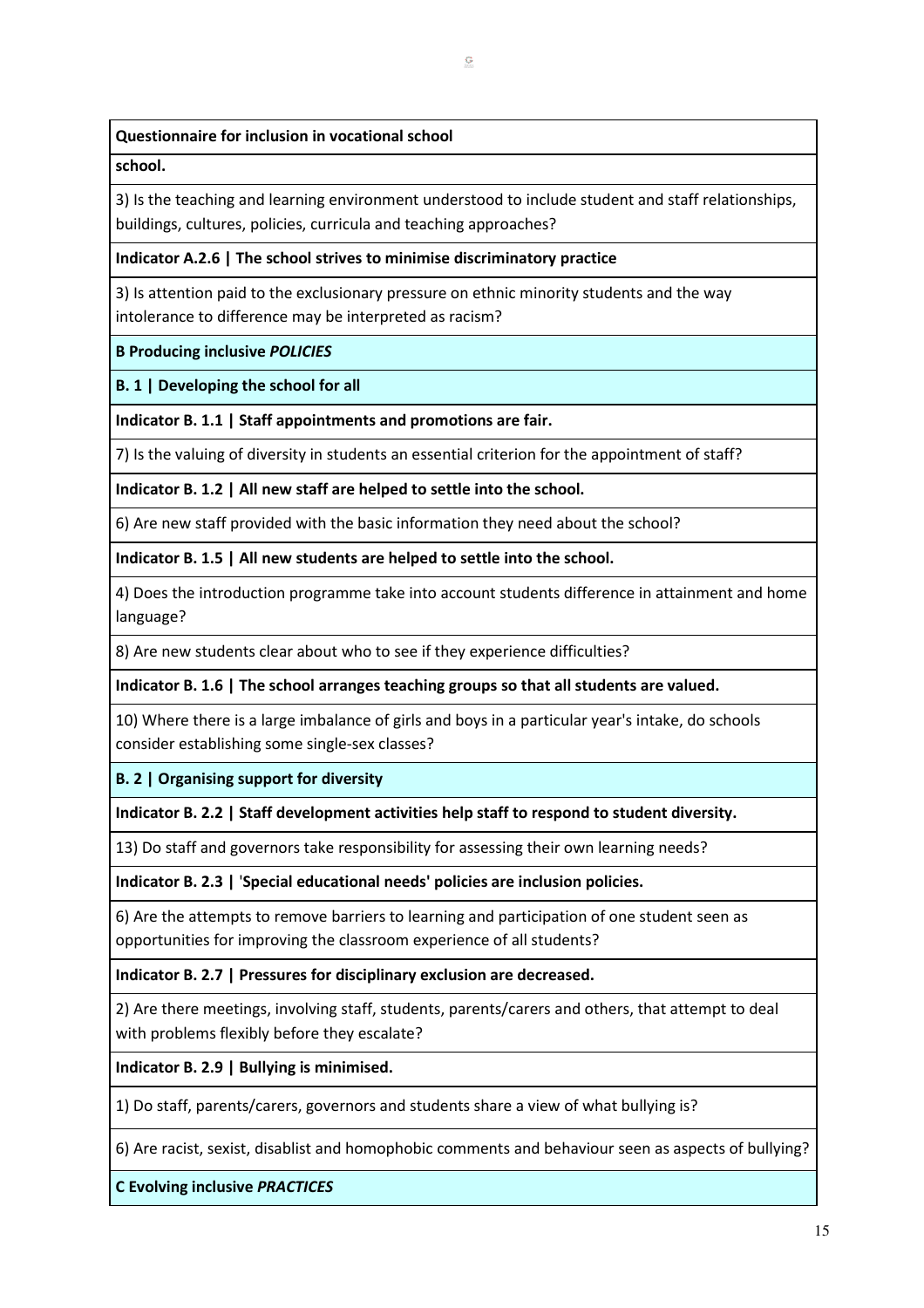#### **Questionnaire for inclusion in vocational school**

#### **C. 1 | Orchestrating learning**

**Indicator C. 1.1 | Teaching is planned with the learning of all students in mind.** 

12) Is there a variety of activities involving, for example, oral presentation and discussion, listening, reading, writing, drawing, problem solving, use of library, audio/visual materials, practical tasks and computers?

#### **Indicator C. 1.2 | Lessons encourage the participation of all students.**

1) Do class and subject teachers take responsibility for the learning of all students in their lessons?

3) Do lessons build on differences in student knowledge and experience?

4) Do lessons pay attention to the emotional as well as the intellectual aspects of learning?

6) Is the spoken and written language made accessible to all students?

7) Is essential technical vocabulary explained and practised during lessons?

10) Do lessons encourage dialogue between staff and students as well as between students themselves?

#### **Indicator C. 1.3 | Lessons develop an understanding of difference.**

1) Are students encouraged to explore views which are different from their own?

#### **Indicator C. 1.4 | Students are actively involved in their own learning.**

2) Do teachers explain the purpose of a lesson or group of lessons?

10) Are students taught how to present their work in spoken, written and other forms, individually and in groups?

11) Are students encouraged to summarise what they have learnt verbally and in writing?

12) Are students taught how to revise for tests and examinations?

13) Are students consulted about the support they need?

**Indicator C. 1.5 | Students learn collaboratively.** 

1) Do students see the offering and receiving of help as an ordinary part of classroom activity?

2) Are there established rules for students to take turns in speaking, listening and requesting clarification from each other as well as from staff?

4) Do students refuse help politely when they do not need it?

#### **Indicator C. 1.6 | Assessment contributes to the achievements of all students.**

8) Is assessment directed at what is important to learn?

14) Are students honestly informed about the consequences of assessment, for example, when entered for different levels in examinations?

**C. 2 | Mobilising resources**